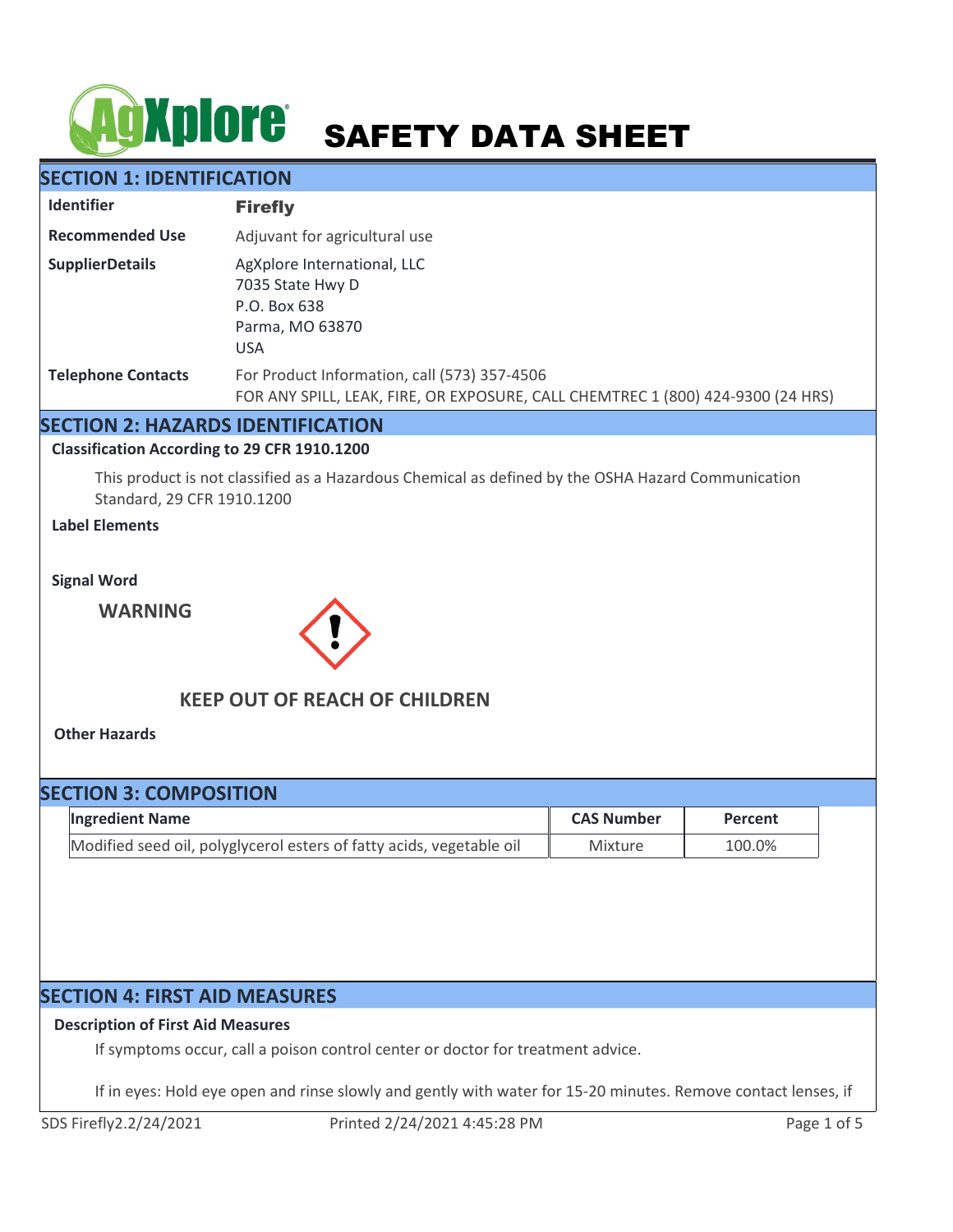present, after the first 5 minutes, then continue rinsing eye.

If on skin: Take off contaminated clothing. Rinse skin immediately with plenty of water for 15-20 minutes. If swallowed: Call a poison control center or doctor immediately for advice. Have person sip a glass of water if able to swallow Do not induce vomiting unless told to do so by a poison control center or doctor. Do not give anything by mouth to an unconscious person.

If inhaled: Move person to fresh air. If person is not breathing, call 911 or an ambulance, then give artificial respiration, preferably by mouth-to-mouth, if possible.

# **Most Important Symptoms and Effects Acute and Delayed**

# **Immediate Medical Attention and Special Treatment**

Treat symptomatically. Have container with you when seeking medical advice.

Note to physician: No specific antidote. Treat symptomatically and according to the condition of the patient.

# **SECTION 5: FIRE-FIGHTING MEASURES**

## **Extinguishing Media**

Use water fog or fine spray, dry chemical fire extinguishers, carbon dioxide fire extinguishers, or foam. Do not use direct water stream, as this may spread the fire.

# **Special Hazards Arising from the Substance or Mixture**

Avoid inhaling the fumes.

# **Special Protective Equipment and Precautions for Firefighters**

Wear positive-pressure self-contained breathing apparatus (SCBA) and protective fire-fighting gear. If protective equipment is not available or is not used, fight fire from a protected location or safe distance. Consider the use of unmanned hold holders or monitor nozzles. Keep people away. Isolate the fire and deny unnecessary entry. Move container from fire area if this is possible without hazard. Immediately withdraw all peronnel from the area in case of rising sound from venting safety devices or discoloration of the container. Use water spray to cool fire exposed containers and fire affected zone until fire is out and the danger of reignition has passed.

# **SECTION 6: ACCIDENTAL RELEASE MEASURES**

# **Personal Precautions Protective Equipment and Emergency Procedures**

Avoid inhalation of vapors, dusts, and spray mist. Avoid contact with skin and eyes. Spilled material may cause a slipping hazard. Use appropiate personal protective equipment (see section 8).

## **Environmental Precautions**

Prevent further spillage if safe to do so. Prevent from entering into soil, ditches, sewers, waterways, and/or groundwater.

## **Methods and Materials for Containment and Cleanup**

Contain spilled material if possible. Absorb with inert material and dispose of in accordance with applicable regulations. See additional information in Section 13 Disposal Considerations.

# **SECTION 7: HANDLING AND STORAGE**

## **Advice on Safe Handling**

Wear protective equipment. Avoid contact with eyes, skin, and clothing. Do not eat, drink, or smoke while handling this product. Ensure adequate ventilation. Avoid inhalation of dusts, vapors, or spray mist. Avoid prolonged exposure. Wash hands thoroughly after handling.

## **Conditions for Safe Storage**

Store in original container. Do not freeze. Store away from direct sunlight or ultraviolet light. Store in a dry place. Do not reuse empty container. Do not allow water to be introduced into container. Do not contaminate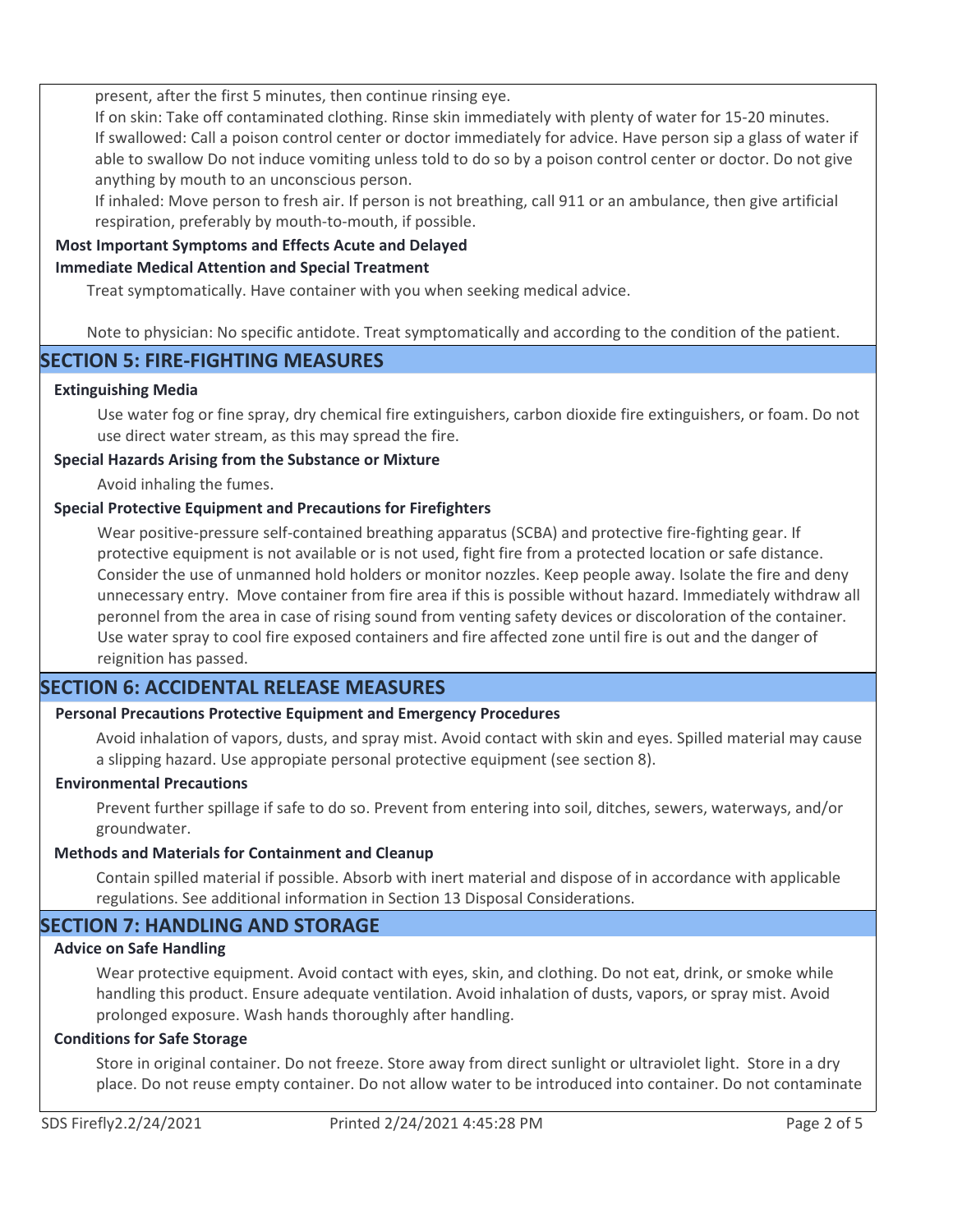water, food, or feed by storage or disposal.

# **SECTION 8: EXPOSURE CONTROLS/PERSONAL PROTECTION**

# **Control Parameters**

No TLV/PEL listings for this mixture.

Appropriate engineering controls: Provide adequate ventilation. Provide eyewash station and safety shower.

## **Exposure Controls**

Personal Protective Equipment: Wear splashproof goggles or shielded safety glasses, chemical-resistant gloves, long pants, long-sleeved shirt, shoes plus socks, and a chemical-resistant apron.

# **SECTION 9: PHYSICAL AND CHEMICAL PROPERTIES**

| <b>Physical State</b> | Liquid                 |
|-----------------------|------------------------|
| Appearance/Color      | Yellow                 |
| Odor                  | Mild Odor              |
| <b>Odor Threshold</b> | No test data available |
| рH                    | $6.0 - 7.0$            |
| <b>Freezing Point</b> | 32 °F                  |
| <b>Flash Point</b>    | Closed Cup 102 °C      |
| <b>Vapor Pressure</b> | No test data available |

| Not Established        |  |  |  |  |
|------------------------|--|--|--|--|
| 1.02                   |  |  |  |  |
| Dispersible            |  |  |  |  |
| No test data available |  |  |  |  |
| No test data available |  |  |  |  |
| Not available          |  |  |  |  |
| 8.5 lbs/gal            |  |  |  |  |
|                        |  |  |  |  |

# **SECTION 10: STABILITY AND REACTIVITY**

#### **Reactivity**

Stable. No dangerous reaction potential known under normal conditions of use.

#### **Chemical Stability**

Stable under normal temperature and storage conditions.

# **Possibility of Hazardous Reactions**

Stable under normal conditions.

#### **Conditions to Avoid**

Avoid exposure to strong oxidizers, strong bases, and strong acids. Avoid extreme heat, open flame, sparks, and other sources of ignition.

#### **Incompatible Materials**

Strong acids, strong bases, and strong oxidizers.

## **Hazardous Decomposition Products**

Decomposition products depend upon temperature, air supply, and the presence of other materials. Decomposition products may include, but are not limited to: aldehydes, alcohols, esters, and organic acids.

# **SECTION 11: TOXICOLOGICAL INFORMATION**

## **Information on Toxicological Effects**

Routes of Exposure:

 Eye contact: May cause irritation. Skin contact: Can be absorbed, may cause irritation. Inhalation: Unknown. Ingestion: Unknown.

Exposure symptoms:

Eye irritation: stinging, tearing, redness, swelling, and blurred vision.

Skin irritation: Burning and skin damage.

Allergic skin reaction: Redness and rash.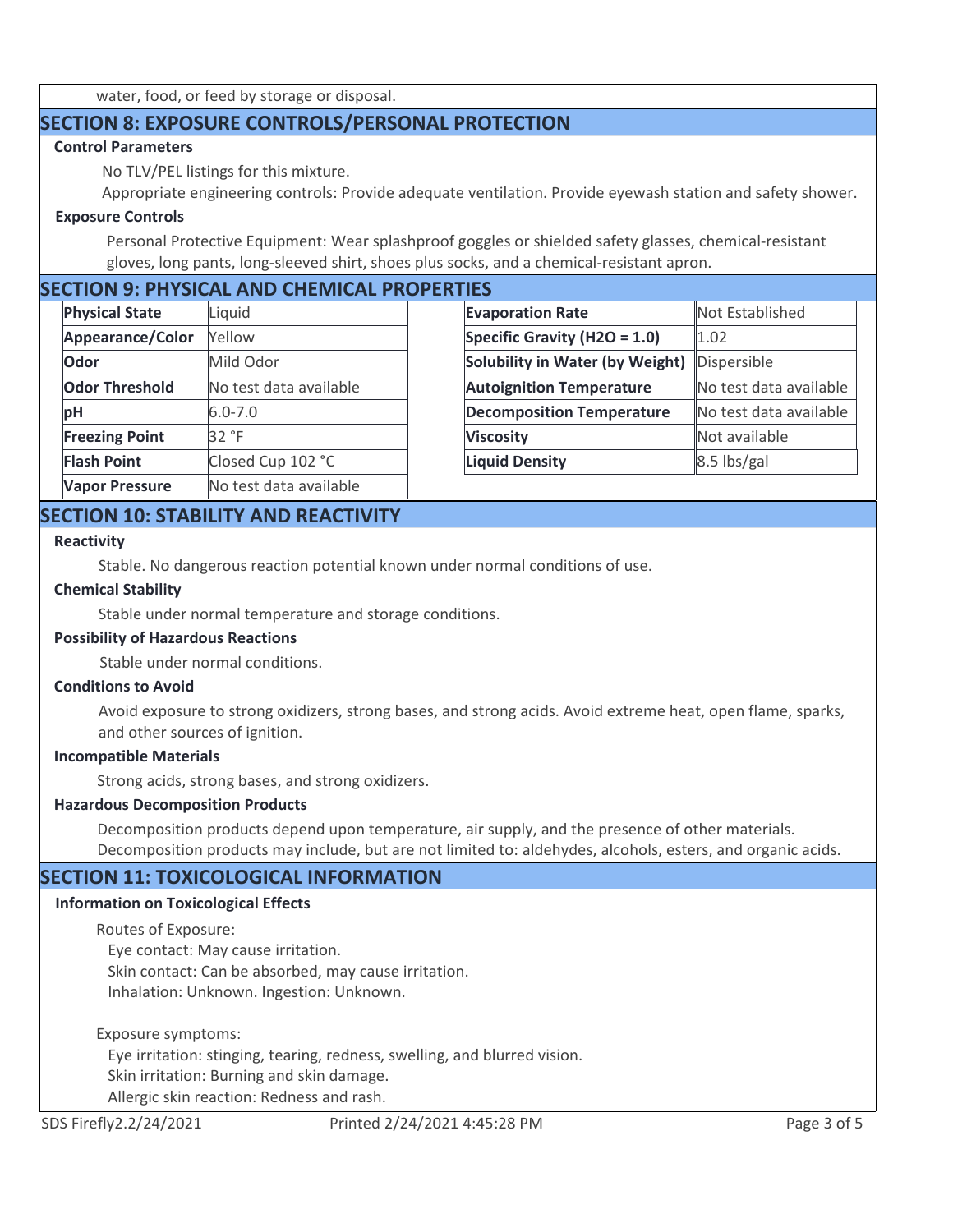Acute and Chronic effects:

 Contact may irritate or burn eyes. Components may be absorbed into the body through the skin. Prolonged inhalation may be harmful. Prolonged exposures may cause chronic effects.

Acute Toxicity:

 Oral: N/A Dermal: N/A

 Eye damage/eye irritation: May cause slight temporary eye irritation. Mist may cause eye irritation. Skin corrosion/irritation: N/A

Carcinogenicity: N/A

# **SECTION 12: ECOLOGICAL INFORMATION**

## **Ecotoxicity**

This product is not classified as environmentally hazardous.

Aquatic Acute Toxicity: EC50 Algae: N/A LC50 Crustacea: N/A LC50 Fish: N/A

# **Persistence and Degradability**

Material is readily biodegradable.

## **Bioaccumulative Potential**

No data available.

#### **Mobility in Soil**

No data available.

# **Other Adverse Effects**

No other known adverse effects.

# **SECTION 13: DISPOSAL CONSIDERATIONS**

# **Waste Treatment Methods**

Do not reuse empty container. Triple rinse, then offer for recycling or disposal in a sanitary landfill, or by other means in accordance with local, state, and federal regulations.

Dispose of waste materials at an approved waste disposal facility. Do not dump material in sewer or any body of water, or on the ground.

# **SECTION 14: TRANSPORT INFORMATION**

#### **Transportation**

DOT Non-Bulk: Not Regulated DOT Bulk: Not Regulated

# **SECTION 15: REGULATORY INFORMATION**

## **Safety, Health, and Environmental Regulations**

NFPA Hazard Rating: (0 = Least, 1= Slight, 2=Moderate, 3=High, 4= Severe)

- 0 Health
- 1 Fire
- 0 Reactivity